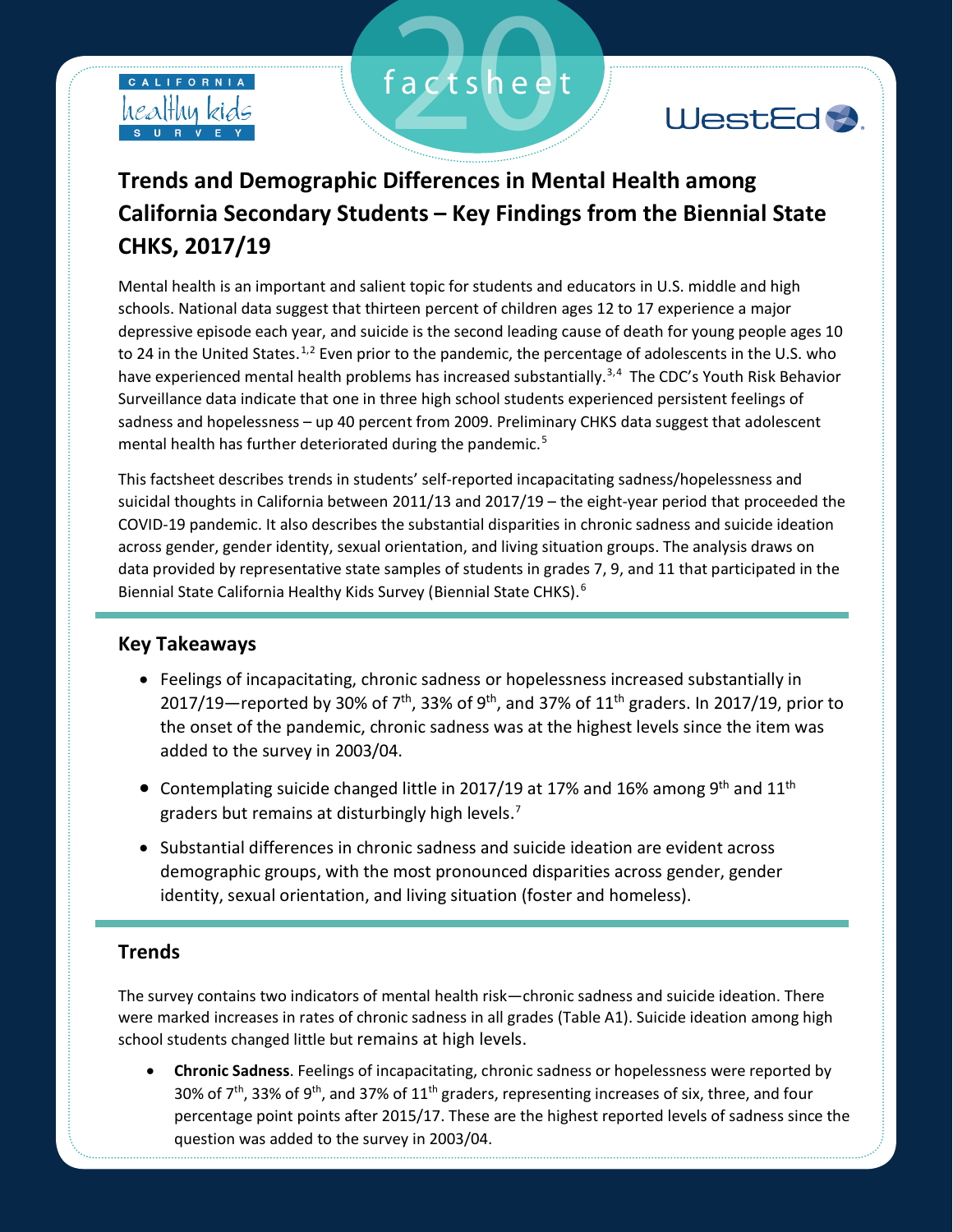• **Suicide Ideation**. The percentage of students contemplating suicide changed little at 17% and 16% among 9<sup>th</sup> and 11<sup>th</sup> graders, whereas in 2015/17 there were decreases of three points in both grades.



### EXHIBIT 1.

**Chronic Sadness/Hopelessness by Survey Year**

**Source: Biennial State California Healthy Kids Survey Data, 2013/15, 2015/17, and 2017/19.** 

#### EXHIBIT 2.

#### **Suicide Contemplations by Survey Year**



**Source: Biennial State California Healthy Kids Survey Data, 2011/13, 2013/15, 2015/17, and 2017/19**

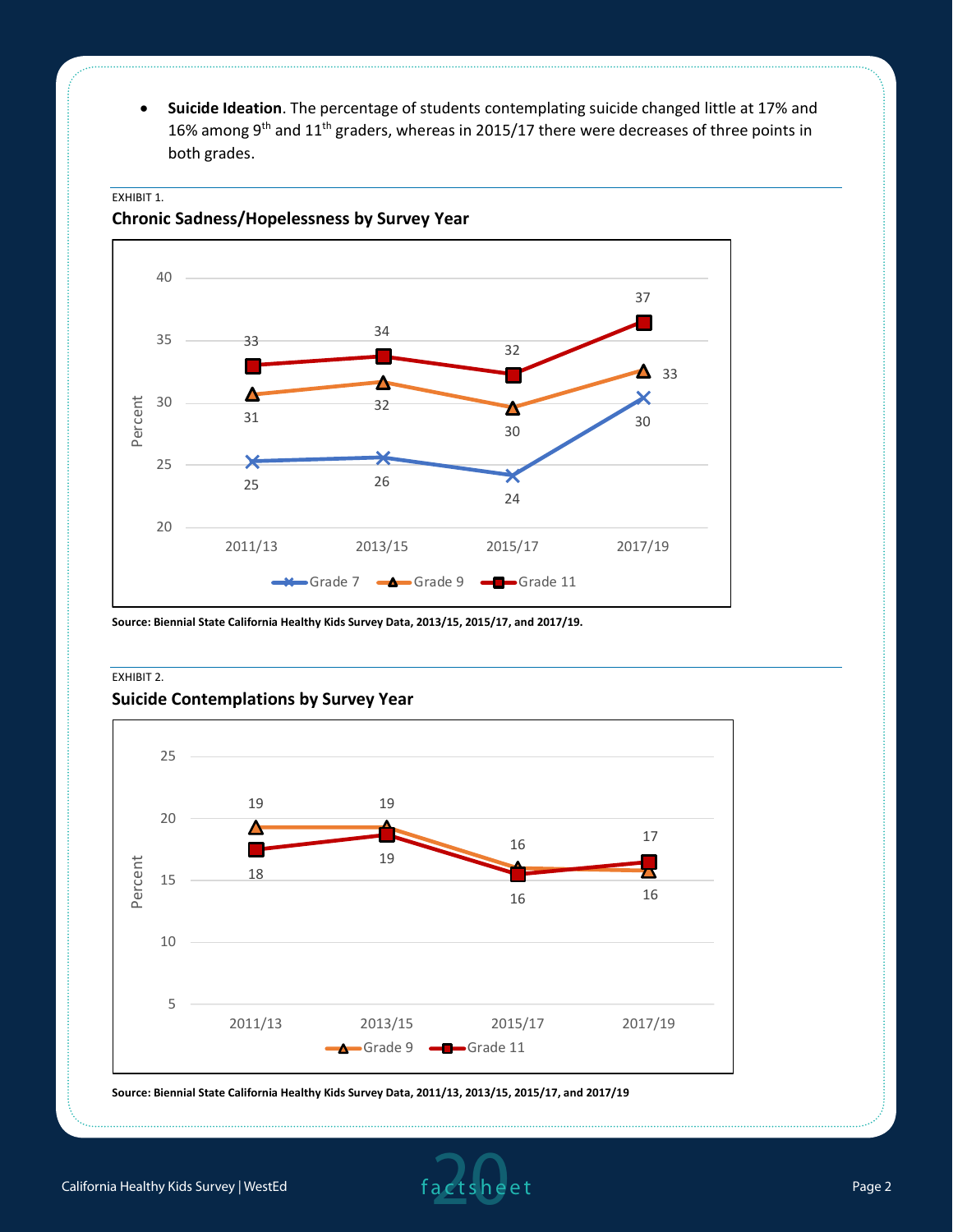# **Group Differences**

Substantial differences in chronic sadness and suicide ideation are evident across demographic groups. The most pronounced disparities were across gender, gender identity, sexual orientation, and living situation. These disparities are described below.

**Gender.** As reported in Factsheet 16, females have a far greater risk of chronic sadness and suicide ideation. For example, among  $9<sup>th</sup>$  graders, 42% of females report chronic sadness and 21% report contemplating suicide. This compares to 23% and 11%, respectively, among males. (Exhibit 3 and 4).

**Gender Identity.** The Biennial CHKS includes a question asking students whether they consider themselves to be transgender (see Table A1). Transgender students are twice as likely to have experienced chronic sadness as students who indicate they are not transgender. Among transgender students, 62% of 7<sup>th</sup> graders, 66% of 9<sup>th</sup> graders, and 63% of 11<sup>th</sup> graders report feelings of incapacitating, chronic sadness or hopelessness. This compares to 30%, 32%, and 36%, respectively, among students who report they are not transgender. Students who report that they don't know if they are transgender report levels of chronic sadness similar to that of transgender students. (Exhibit 5)

Transgender students are three times more likely than students who are not transgender to report contemplating suicide. Among transgender students, 47% of 9<sup>th</sup> graders and 50% of 11<sup>th</sup> graders report contemplating suicide, compared to 15% and 16% among students who are not transgender. Students who report that they are unsure if they are transgender are also at elevated risk of suicide ideation (39% and 43%). (Exhibit 6)

**Sexual Orientation.** Gay/lesbian and bisexual students reported rates of chronic sadness that were twice as high as those of straight students. Bisexual students reported the highest rates of any subgroup identified on the survey. Approximately 70% of bisexual students experienced chronic sadness, compared to 60–64% of gay/lesbian students, 45–55% of students who report that they are "not sure yet" about their sexual orientation, and 27–32% of students who identified as straight. (Exhibit 7)

Disparities in suicide ideation were even more pronounced. Gay/lesbian and bisexual students were four times more like to have contemplated suicide than straight students in 9<sup>th</sup> grade (46% and 48% vs 12%), and three times more likely to do so in  $11<sup>th</sup>$  grade (36% and 42% vs 13%). (Exhibit 8)

**Living Situation.** Homeless students, students who live in foster homes, and students who live with one or two parents in a conventional residence were identified based on responses to a question asking students where they live (Table A1). Homeless students and students who live in foster homes were at elevated risk of mental health problems. Among students from foster homes, 54% of 7th graders, 51% of 9<sup>th</sup> graders, and 61% of 11<sup>th</sup> graders reported feeling chronically sad, compared to 48%, 42%, and 40%, respectively, of homeless students and 30%, 32%, and 36% of students who live with a parent in a conventional home. Among 9<sup>th</sup> graders, students who live in foster homes reported the highest level of suicide ideation (38%), followed by homeless students (26%), and students who live with a parent in a conventional residence (15%). However, among  $11<sup>th</sup>$  graders, homeless students report the highest rates of contemplating suicide (35% vs 27% and 16%). (Exhibit 9 and 10)

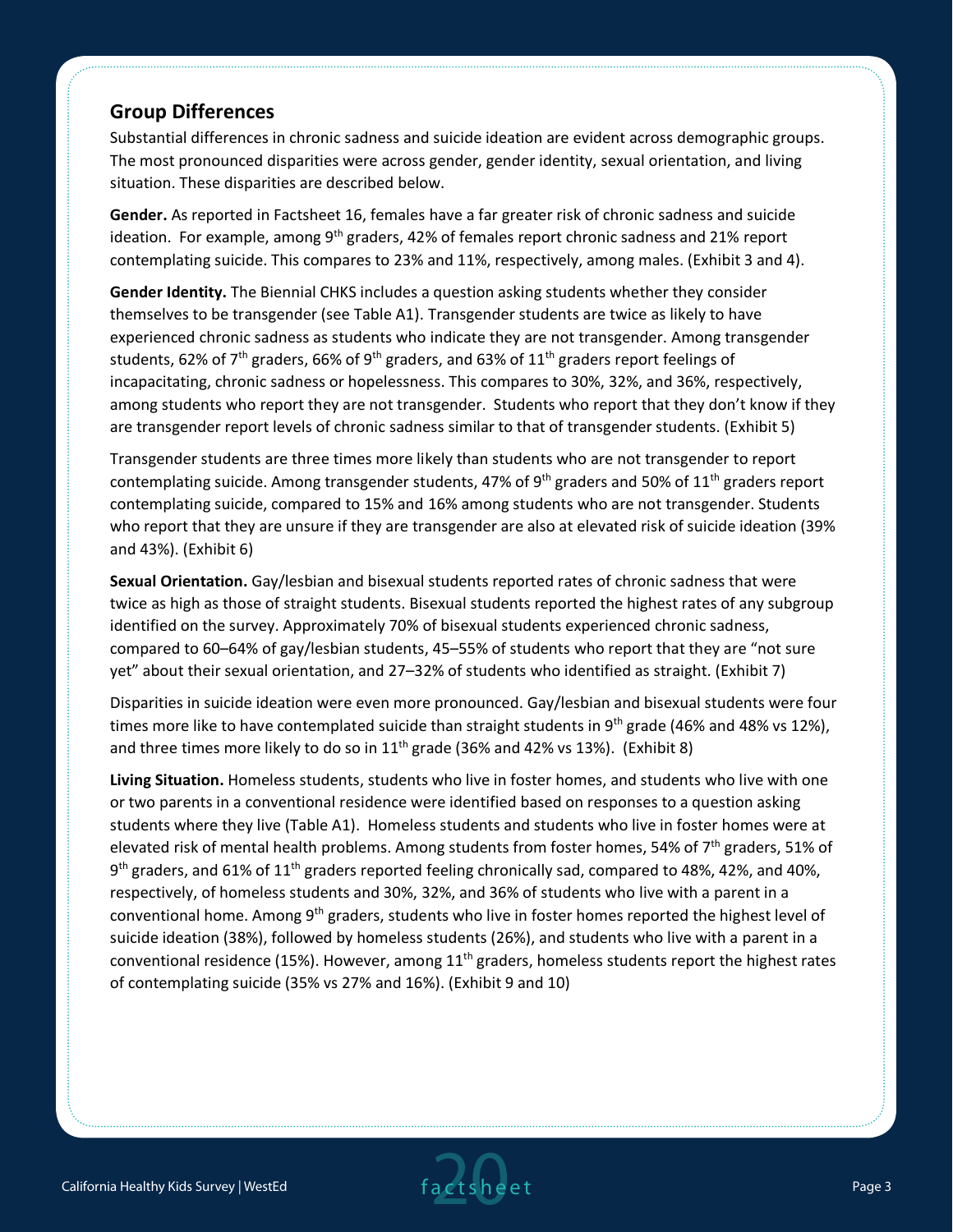#### EXHIBIT 3.

# **Chronic Sadness by Gender**



**Source: Biennial State California Healthy Kids Survey Data, 2017/19**

#### EXHIBIT 4.

# **Suicide Ideation by Gender**



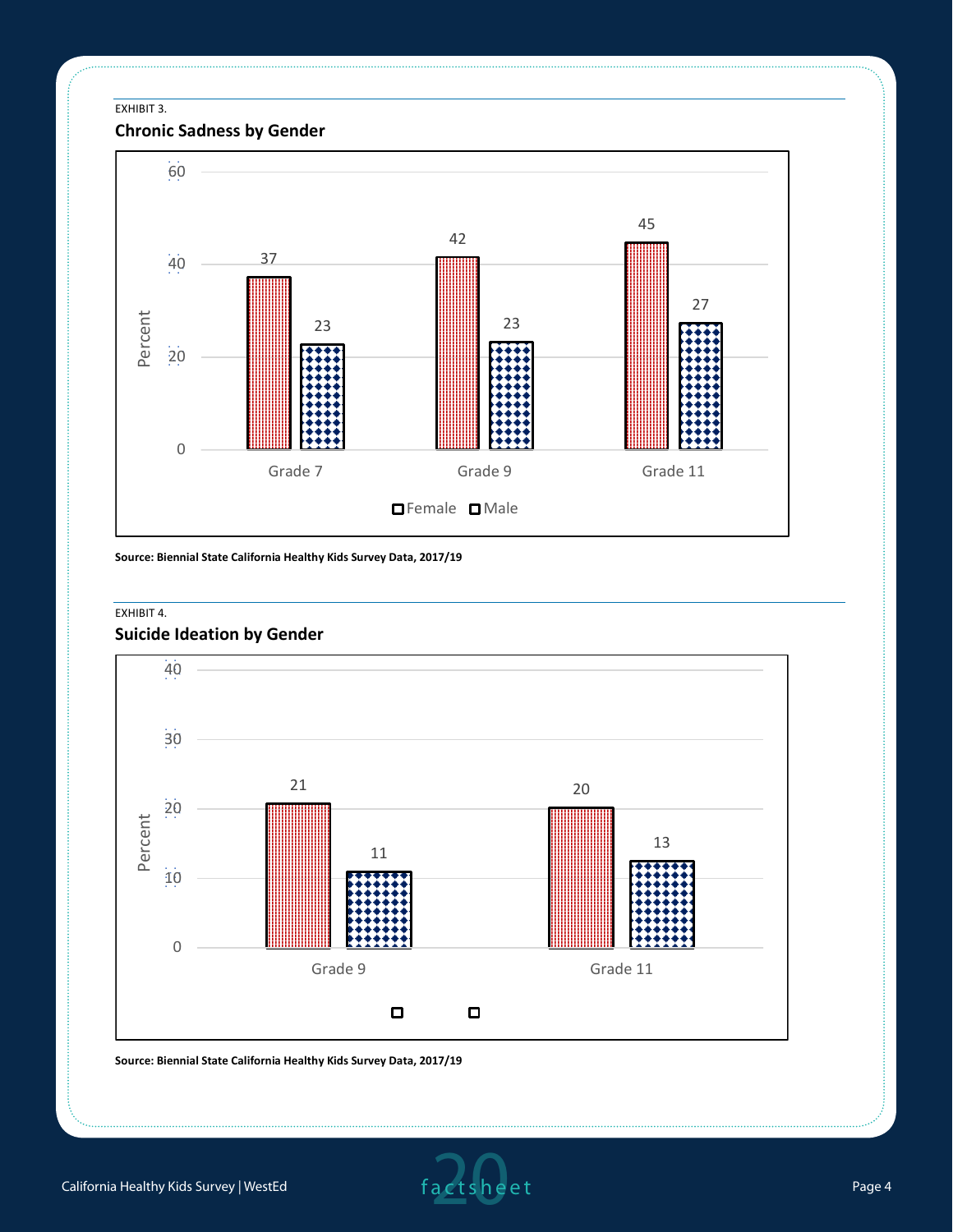#### EXHIBIT 5.

**Chronic Sadness by Gender Identity**



**Source: Biennial State California Healthy Kids Survey Data, 2017/19**

#### EXHIBIT 6.

#### **Suicide Ideation by Gender Identity**

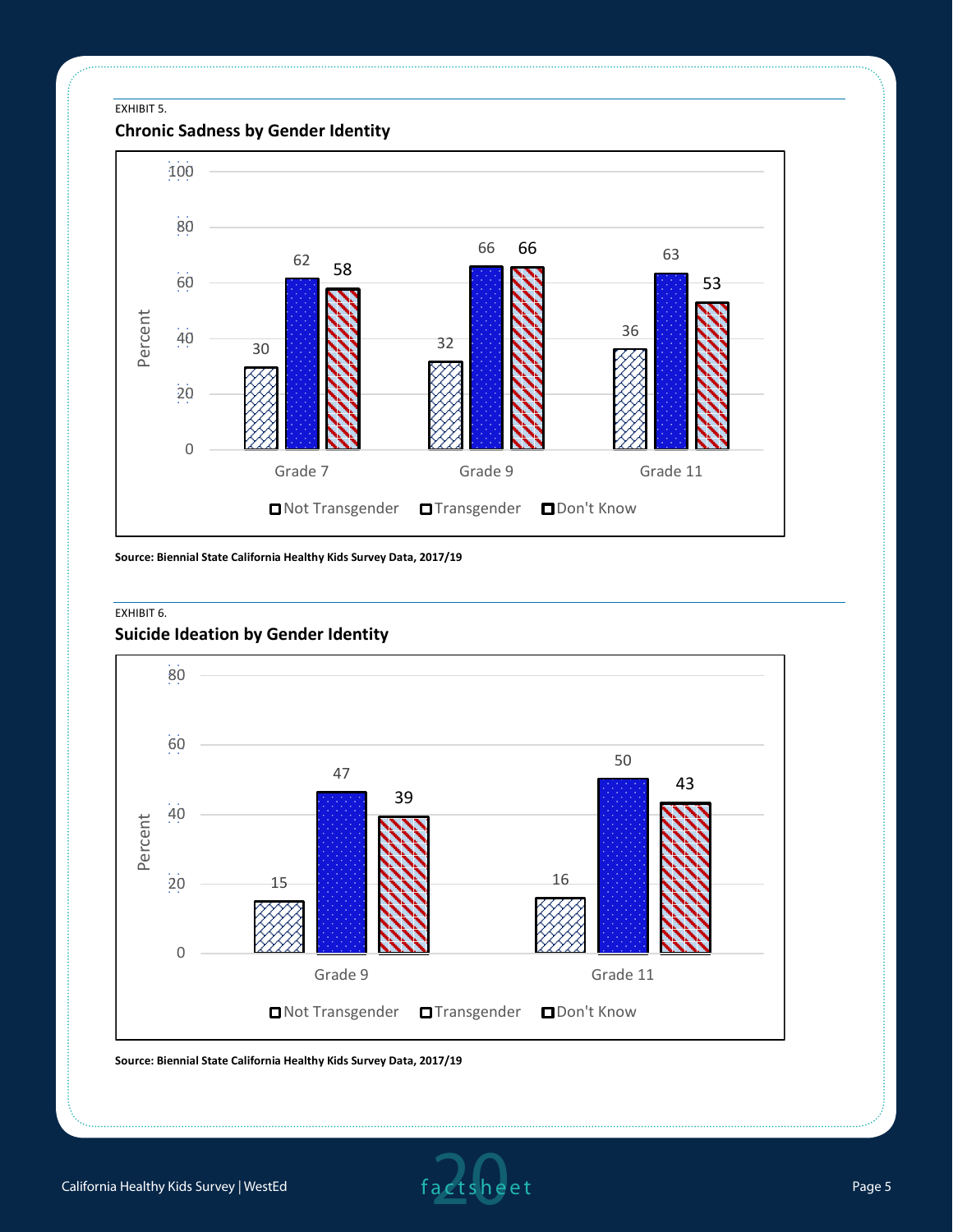EXHIBIT 7.

**Chronic Sadness by Sexual Orientation**



**Source: Biennial State California Healthy Kids Survey Data, 2017/19**

#### EXHIBIT 8.

# **Suicide Ideation by Sexual Orientation**



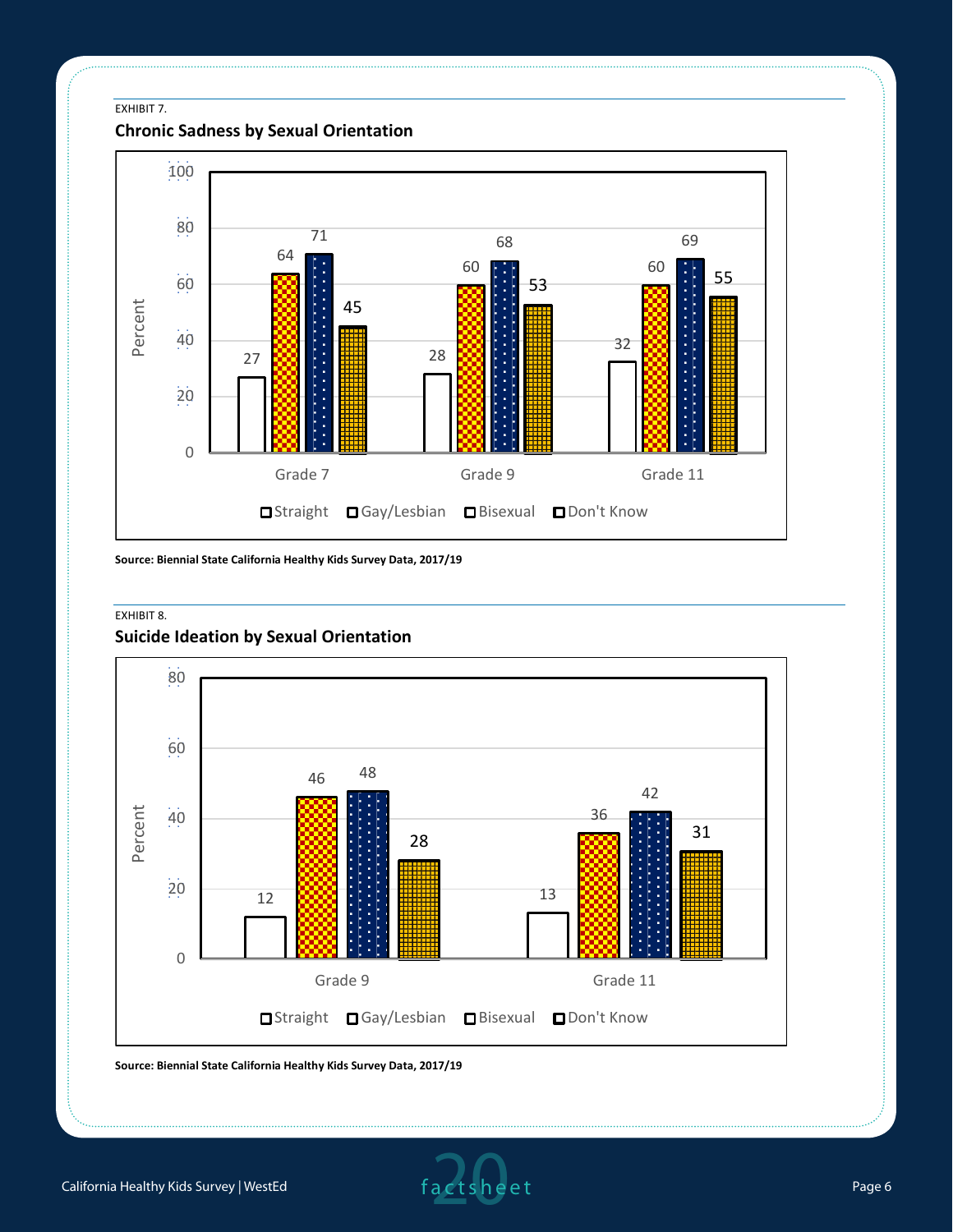#### EXHIBIT 9.

# **Chronic Sadness by Living Situation**



**Source: Biennial State California Healthy Kids Survey Data, 2017/19**

#### EXHIBIT 10.

# **Suicide Ideation by Living Situation**



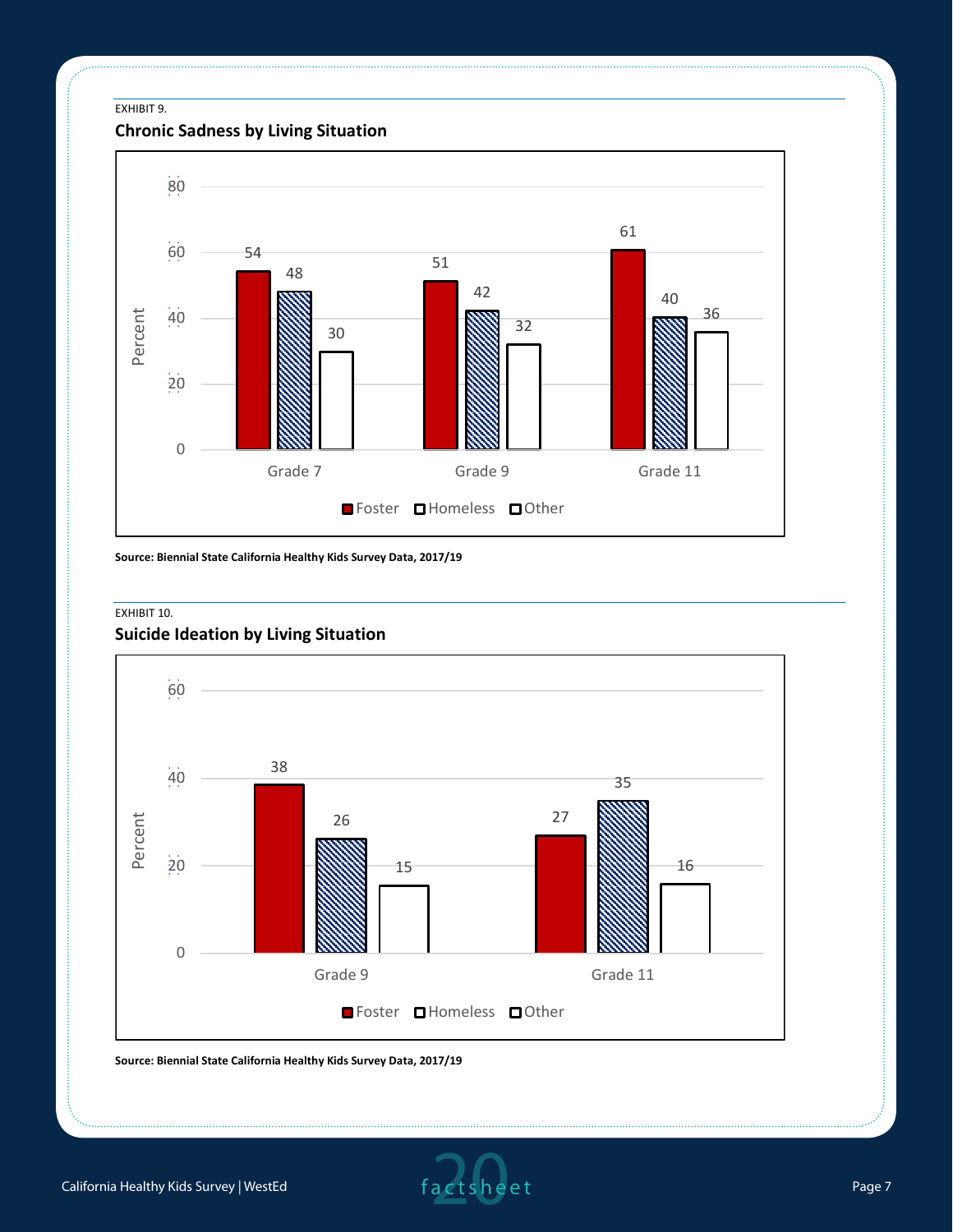# **Summary**

Biennial CHKS data indicate that Increasing percentages of students experienced incapacitating, chronic sadness over the six-year period that preceded the onset of the pandemic. Chronic sadness was reported by 30% of 7<sup>th</sup> graders, 33% of 9<sup>th</sup> graders, and 37% of 11<sup>th</sup> grades in 2017/19. Fortunately, suicide ideation rates changed little during this period (16% to 17%)., but still were at disturbingly high levels. In addition, the most pronounced disparities in chronic sadness and suicide ideation are evident across gender, gender identity, sexual orientation, and living situation, with females

Overall, far too many students experienced incapacitating sadness and contemplated suicide in the period prior to the pandemic. Adolescent mental health has likely further deteriorated since then.<sup>5</sup> Educators and school personnel are in an ideal position to address risk factors associated with the development of mental health problems and to connect students to evidence-based interventions when appropriate.

*Suggested citation:* Hanson, T., Austin, G., Zhang, G., and Zheng, C. (2021) *Trends and Demographic Differences in Mental Health among California Secondary Students – Key Findings from the Biennial State CHKS, 2017/19.* CHKS Factsheet #20. San Francisco, CA. WestEd.

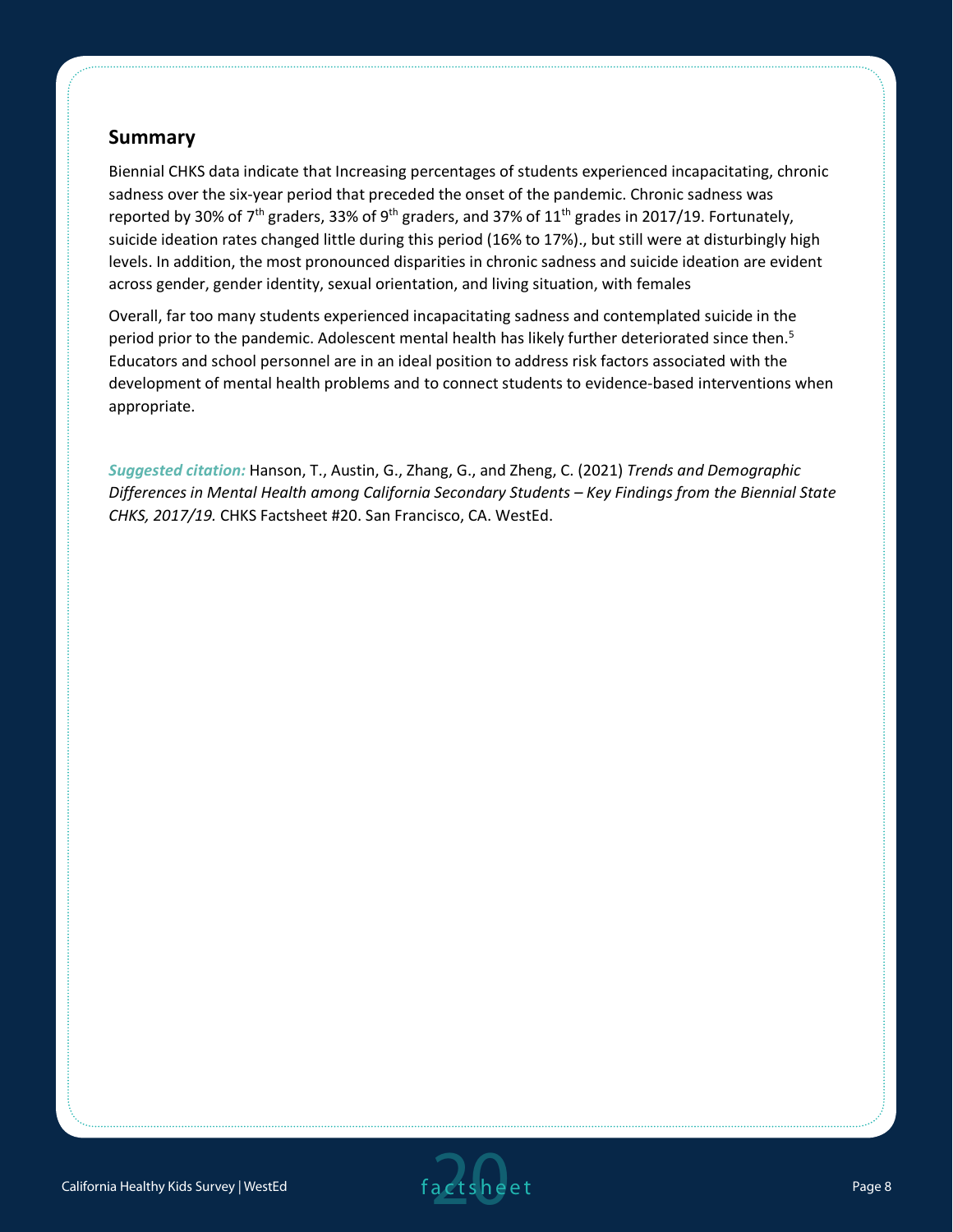# **Appendix**

# **Data – Biennial State California Healthy Kids Surveys**

The surveys were administered over two-year periods to randomly-selected, representative state samples of secondary students (grades 7, 9, and 11). Sample selection and data collection was embedded within the process of local CHKS administration by school districts under the sponsorship of the California Department of Education. Approximately 110 schools participated in each administration – 50 traditional high schools, 50 feeder middle schools, and 10 continuation schools. The surveys were conducted under conditions of strict anonymity and confidentiality. Results are weighted to reflect the sampling design, state student enrollment, and enrollment composition by race/ethnicity. The California Department of Health Care Services provides financial support for the statewide survey. The state's Committee for the for the Protection of Human Subjects, Office of Statewide Health Planning and Development, approved the survey protocols.

| <b>Construct</b>       | Item(s)                                                                                                                                                             | <b>Operationalization</b>                                 |
|------------------------|---------------------------------------------------------------------------------------------------------------------------------------------------------------------|-----------------------------------------------------------|
| Chronic<br>Sadness     | In the past 12 months, did you ever feel so<br>sad and hopeless almost every day for two<br>weeks or more that you stopped doing<br>some usual activities?          | The average percent of students<br>responding yes.        |
| Suicide Ideation       | In the past 12 months, did you ever<br>seriously consider attempting suicide?                                                                                       | The average percent of students<br>responding yes.        |
| Gender                 | What is your sex?                                                                                                                                                   | Male<br>Female                                            |
| <b>Gender Identity</b> | Some people describe themselves as<br>transgender when their sex at birth does<br>not match the way they think or feel about<br>their gender. Are you transgender?" | Not transgender<br>Transgender<br>Not sure if transgender |
| Sexual<br>Orientation  | Which of the following best describes you?<br>Straight (not gay), gay or lesbian, bisexual,<br>not sure yet, something else, decline to<br>respond                  | Straight<br>Gay/Lesbian<br>Bisexual<br>Don't know yet     |

# **Table A1. List of Selected Measures**